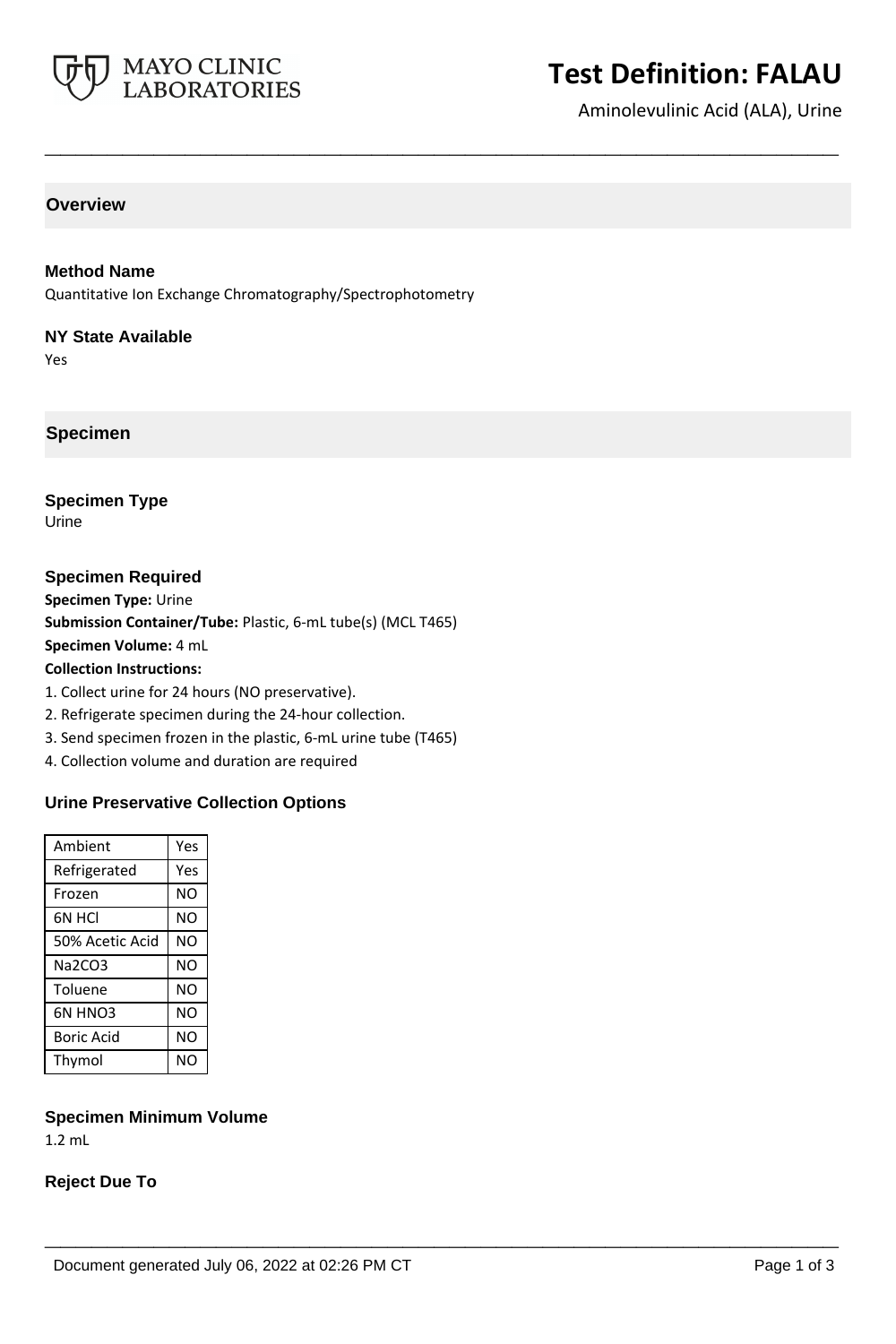

# **Test Definition: FALAU**

Aminolevulinic Acid (ALA), Urine

| Hemolysis         | <b>NA</b> |
|-------------------|-----------|
| ______<br>Lipemia | <b>NA</b> |
| —<br>Icterus      | <b>NA</b> |
| ____<br>Other     | <b>NA</b> |

#### **Specimen Stability Information**

| <b>Specimen Type</b> | <b>Temperature</b> | <b>Time</b> | <b>Special Container</b> |
|----------------------|--------------------|-------------|--------------------------|
| Urine                | Frozen (preferred) | 30 days     |                          |
|                      | Refrigerated       | 4 days      |                          |

# **Clinical & Interpretive**

#### **Reference Values**

| Procedure                                | Units         | Ref Interval  |           |          |
|------------------------------------------|---------------|---------------|-----------|----------|
| Creatinine, Urine-mg/dL                  | mg/dL         |               |           |          |
| Creatinine, Urine-mg/day                 | mg/d          | Age           | Male      | Female   |
|                                          |               | 3-8 years     | 140-700   | 140-700  |
|                                          |               | 9-12 years    | 300-1300  | 300-1300 |
|                                          |               | $13-17$ years | 500-2300  | 400-1600 |
|                                          |               | $18-50$ years | 1000-2500 | 700-1600 |
|                                          |               | 51-80 years   | 800-2100  | 500-1400 |
|                                          |               | 81 years and  | 600-2000  | 400-1300 |
|                                          |               | older         |           |          |
| Aminolevulinic Acid umol/L               | umol/L $0-35$ |               |           |          |
| Aminolevulinic Acid umol/day umol/d 0-60 |               |               |           |          |

#### **Cautions**

Increased ALA concentration is associated with exposure to alcohol, lead, and a variety of other agents. Massive elevation of ALA occurs in the acute porphyrias and hereditary tyrosinemia. Specimen preservation with acid or base is discouraged and may cause assay interference. When collecting urine for additional tests that require acid or base preservation, the ALA aliquot should be removed prior to the addition of the acid or base.

**\_\_\_\_\_\_\_\_\_\_\_\_\_\_\_\_\_\_\_\_\_\_\_\_\_\_\_\_\_\_\_\_\_\_\_\_\_\_\_\_\_\_\_\_\_\_\_\_\_\_\_**

#### **Performance**

#### **PDF Report**

No